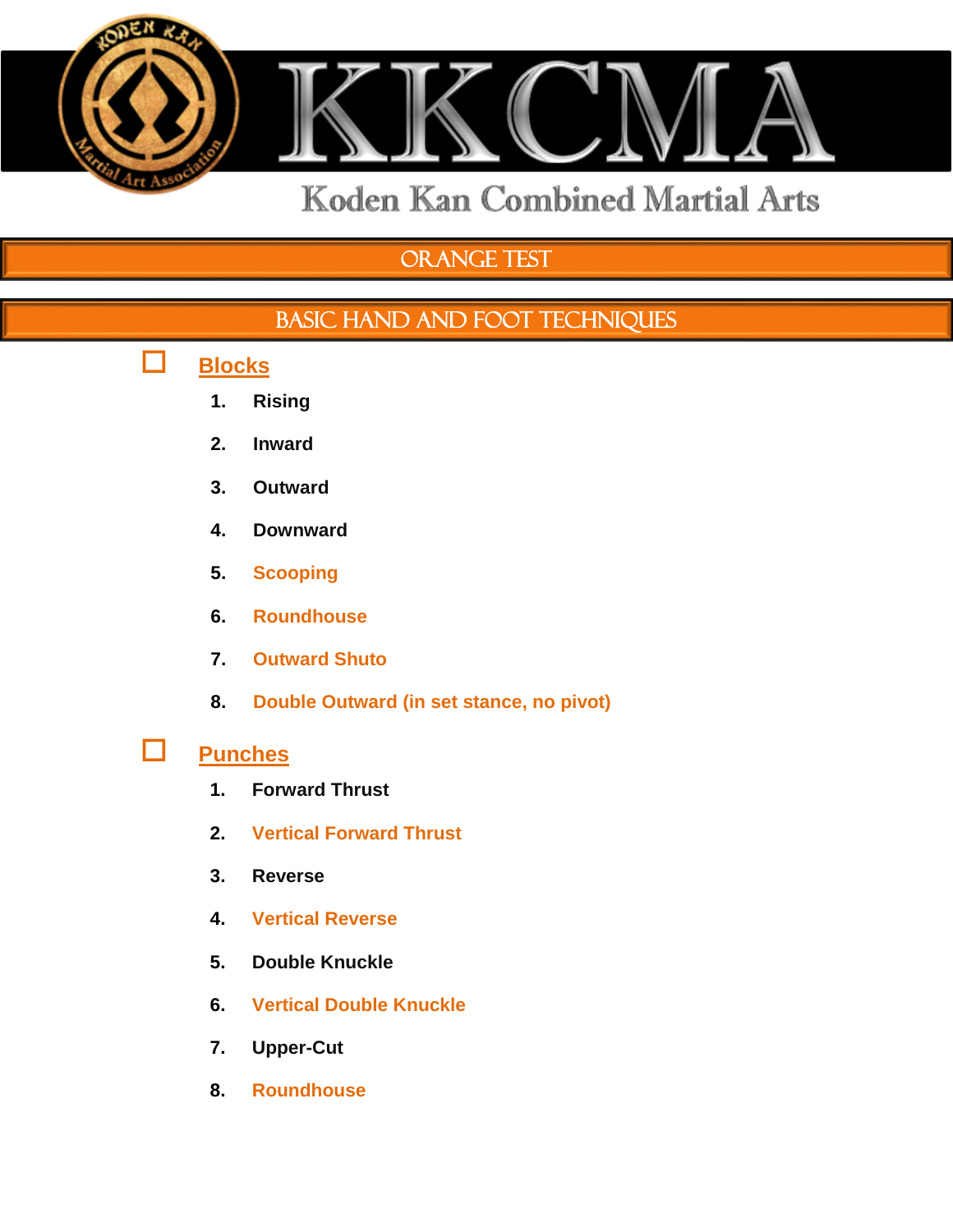## **Pokes and Fists**

- **1. Horizontal**
- **2. Vertical**
- **3. Tiger Claw**
- **4. Scooping Ridge Hand (in set stance with pivot)**
	- **A. Bent Elbow**
	- **B. Straight Arm**
- **5. Low Back Elbow (in set stance, no pivot)**

## **Kicks**

- **1. Field Goal Kick**
- **2. Forward Snap**
- **3. Forward Thrust**
- **4. Forward Heel Stomp**
- **5. Back Heel Stomp**
- **6. Back Heel Thrust**
- **7. Short Side**
- **Roundhouse Kicks**
	- **1. Koden Kan**
	- **2. Thigh Kick**
- **Knee Strikes**
	- **1. Forward**
- **Jumping Kicks**
	- **1. Jumping Snap Kick**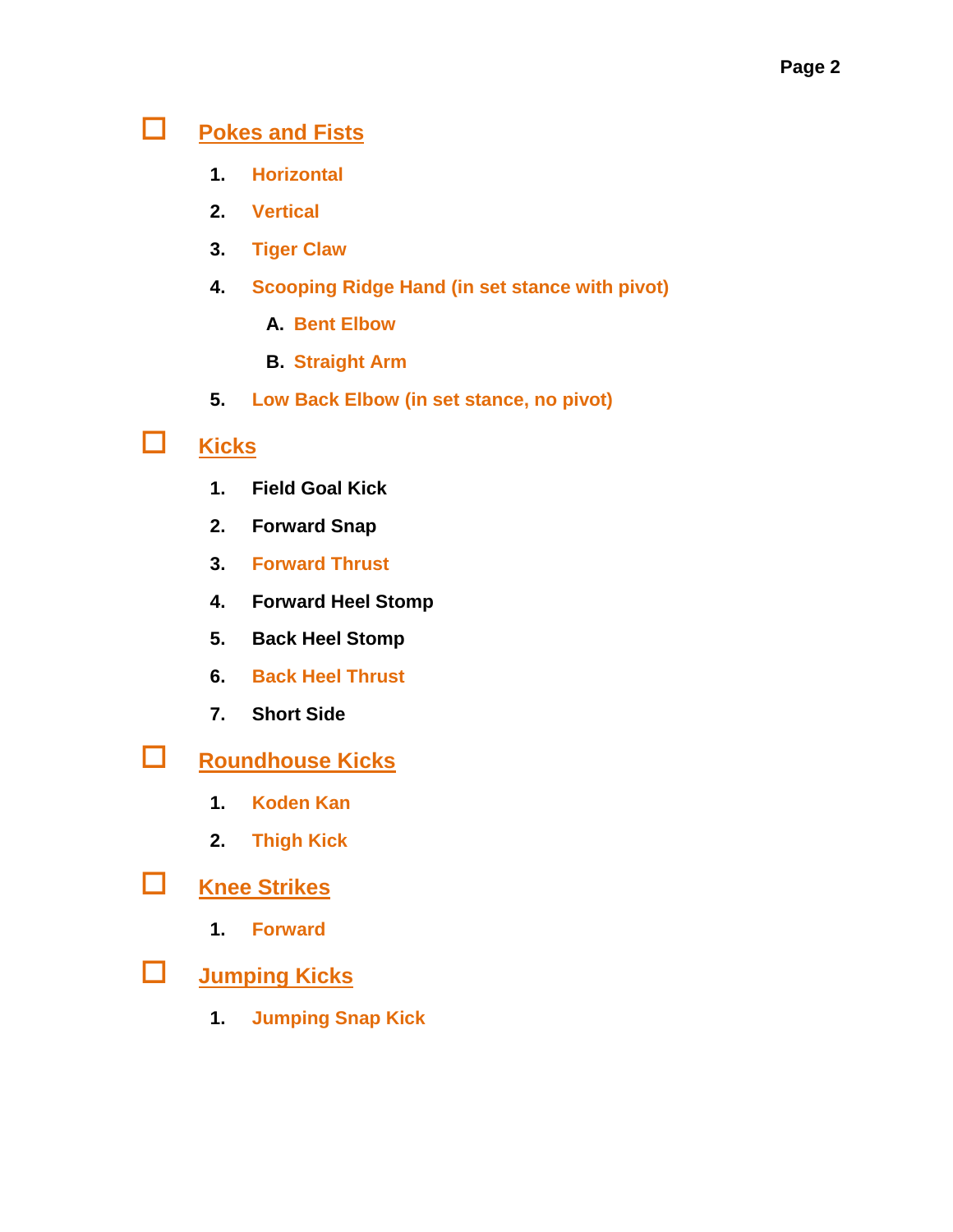## **FORMS**

- **Basic Four Corner Cover Movements 1 – 2**
- **1. Four Corner Cover Movement #1**
- **2. Four Corner Cover Movement #2**

### PARTNER TECHNIQUES

### **H2H Techniques**

- **1. Tiger Claw**
	- **A. Rising Block, Tiger Claw, Forward Knee**
	- **B. Add Thigh Kick**
- **2. Two Hand Push Counter**

### **Group One**

- **1. The Wedge**
- **2. Two Finger Push Away**
- **3. Hair/Shirt Grab Defense #1**
- **4. Rear Windmill (3 rapid fire Tiger Claws)**
- **5. Head Lock Defense #1**

#### **Group Two**

- **1. Small Circle Inside Grab**
- **2. Long Arm Bar**
- **3. Outward Reap, One Leg**
- **4. Front Windmill**
- **5. Side Grab Defense #1**